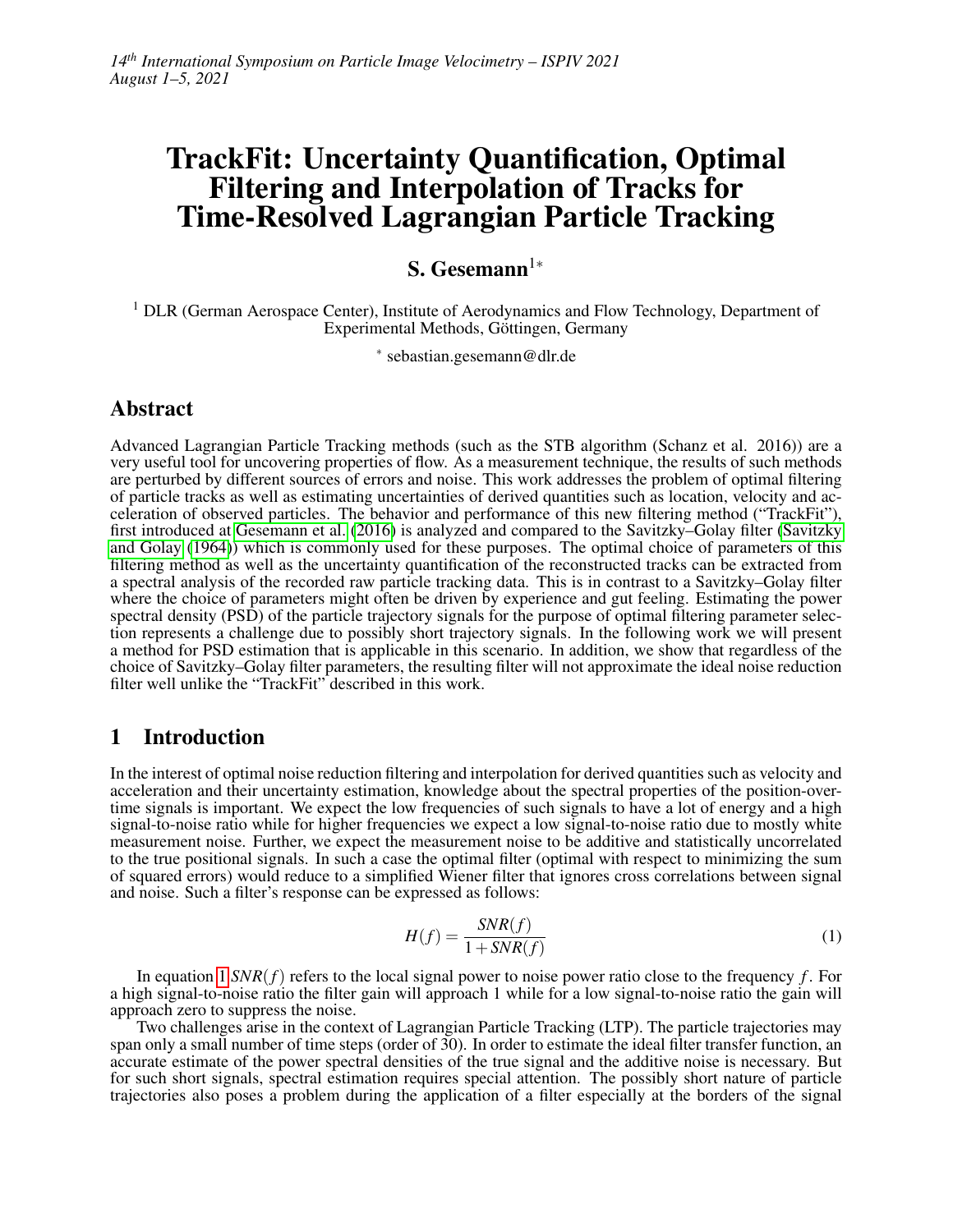(the beginning and ending of a trajectory) because the filter would require samples outside of the recorded domain.

The remainder of this paper is structured as follows: Section [2](#page-1-0) will cover the problem of spectral analysis for this kind of filtering problem. Section [3](#page-3-0) will show the results of our spectral estimation method when applied to a known data set from the 1st LPT and DA challenge for testing whether the method results in a reasonable power spectrum estimate but also to verify that our assumptions about what such a spectrum may look like are true. Section [4](#page-3-1) will describe the TrackFit filtering method (see also [\(Gesemann et al.](#page-6-0) [\(2016\)](#page-6-0)) with its properties. In section [5](#page-5-0) the TrackFit and Savitzky–Golay [\(Savitzky and Golay](#page-6-1) [\(1964\)](#page-6-1)) filter methods are analyzed and compared. Section [7](#page-6-2) closes with a summary and conclusion.

## <span id="page-1-0"></span>2 Spectral estimation

For our case with potentially short tracks which have strong low-frequency components we have developed an appropriate spectral estimation method. The method can be summarized with the following steps:

- 1. prefilter (FIR) the position-over-time data
- 2. compute autocorrelation of the result
- 3. apply Levinson-Durbin recursion for auto-regressive model on autocorrelation data
- 4. compensate for prefiltering in auto-regressive model

#### 2.1 Prefilter

A prefilter can be used for spectral analysis as a first stage to flatten the signal spectrum. The spectrum of the resulting intermediate signal would be estimated instead to derive the original spectrum by compensating for the prefilter's response. This approach can be preferable to directly estimating the original signal's spectrum. In particular, an FFT-based estimation tends to suffer from spectral leakage due to the use of finite windows. Spectral leakage manifests in the form of a broader main lobe and the presence of side lobes for a single frequency that is present in the signal. These artefacts will be less noticeable if the signal already has a flat shape. For spectral estimation based on the auto-regressive model, prefiltering also has benefits. The effect of different prefilters is shown in section [2.2.](#page-1-1)

Apart from flattening the spectrum, such a prefilter should also have a short impulse response, e.g. two or three samples. This becomes obvious when the filter has to be applied to potentially short signals. Suppose a short signal with 25 particle locations is available. After applying a prefilter with an impulse response of three samples only 23 samples of the result can be used for estimating autocorrelation coefficients. The longer the filter's impulse response, the shorter the intermediate signals will get.

The prefilters we chose are first and second order digital FIR filters with the following transfer functions  $H_{p1}$  and  $H_{p2}$ :

$$
H_{p1}(z) = 1 - z^{-1}
$$
  
\n
$$
H_{p2}(z) = 1 - 1.9z^{-1} + 0.9z^{-2}
$$
\n(2)

These filters attenuate the low frequencies and amplify the higher frequencies.

#### <span id="page-1-1"></span>2.2 Spectral estimation via auto-regressive model

The auto-regressive model (AR) basically describes a random process as filtered white noise using an allpole IIR filter for coloring the noise. With the help of the Levinson-Durbin recursion the filter coefficients can be extracted from autocorrelation coefficients. This allows another form of spectral estimation in that the filter represents the spectral shape (with an average response of 0 dB over a linear frequency axis) and the noise power represents an overall offset for the power spectral density. See listing [1](#page-2-0) for a GNU Octave script that shows this process.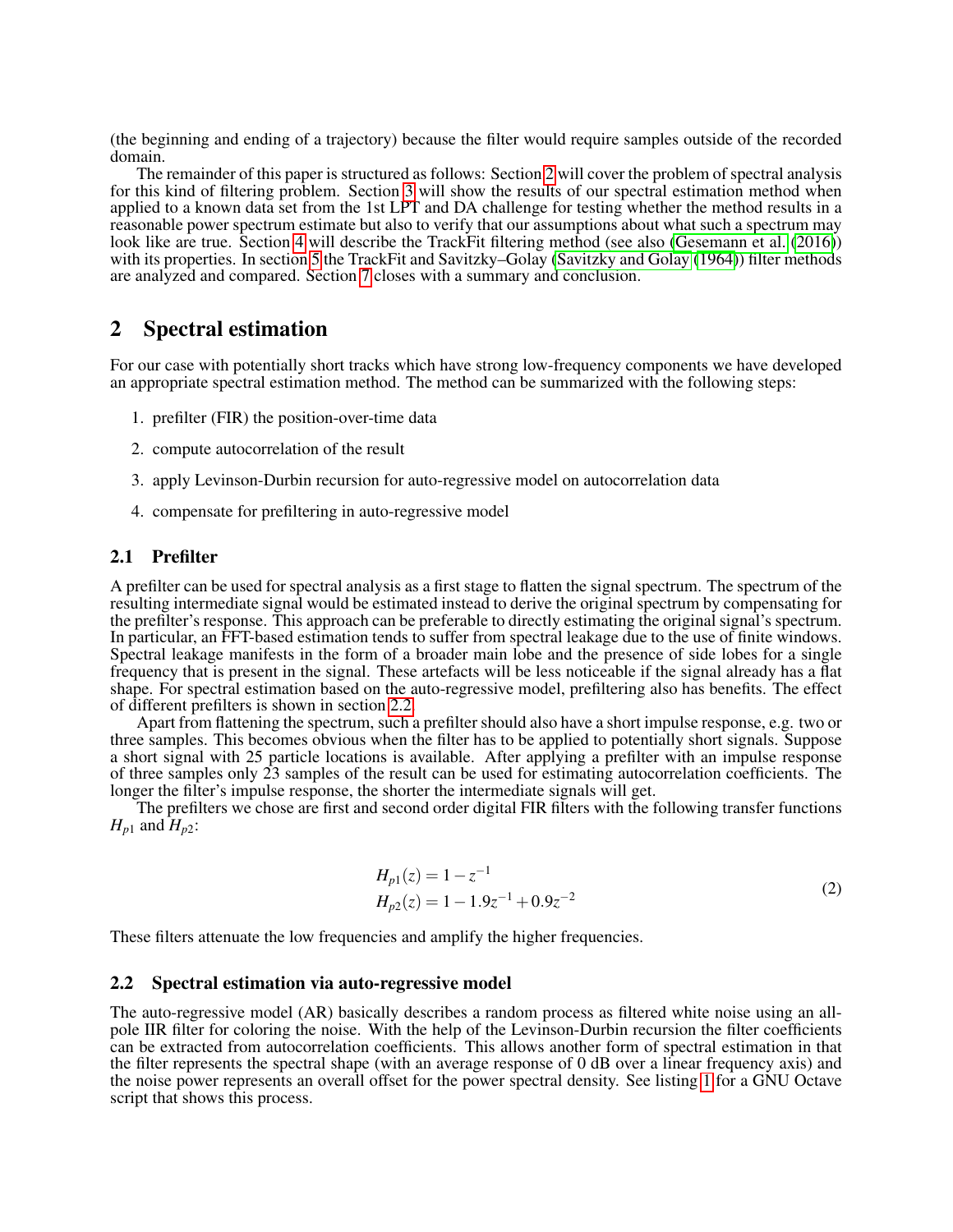```
% let acf be a vector with the autocorrelations
% for lags zero to p (inclusive)
% Auto-regressive model AR(p) computed from ACF using
% Levinson-Durbin recursion
[a,v] = levinson(acf);
% a = order p all-pole filter coefficients
% v = variance of which is a constant.% Power spectral density estimate by evaluating the
% filter's transfer function and scaling with variance
[h, f] = freqz(1, a); % transfer function
p = abs(h).<sup>2 * v</sup>; \frac{1}{2} power spectral density estimate
loglog(f(2:end), p(2:end));
```
<span id="page-2-0"></span>Listing 1: GNU Octave example script for estimating the power spectral density based on autocorrelation coefficients via an auto-regressive model of order p.

#### 2.3 Test and comparison of spectral estimation methods

To test the various spectral estimation methods a ground truth spectrum has been chosen that is believed to be representative of typical particle tracks *including measurement noise*, see figure [1.](#page-3-2) The lower frequency part is dominated by true particle locations while the higher frequency part is dominated by flat white measurement noise. The ground truth is the sum of two power spectra: signal (*PSDs*) and noise (*PSDn*). On a normalized frequency axis (ranging from zero to one for the Nyquist frequency) they are defined as follows:

$$
PSDs(f) = \frac{1}{(3.77f)^2 + (641.52f^2)^2 + (17363.515f^3)^2}
$$
\n(3)

$$
PSD_n(f) = 0.00592\tag{4}
$$

Based on the chosen ground truth spectrum and the transfer function of the prefilter autocorrelation coefficients can be computed directly using a Fourier transform. Only 21 autocorrelation coefficients have been selected (for lags  $\hat{0}$  to 20 inclusive) to test how the spectral estimation methods perform.

The FFT-based method extends the 21 coefficients for lags 0 to 20 to 41 coefficients for lags -21 to 21 by mirroring and zero-padding and applies a Hann window to the result. The windowed autocorrelation function is then used as input to a zero-padded FFT. The resulting magnitudes are squared and plotted against their frequency. The AR-based method applies the computations shown in listing [1](#page-2-0) of section [2.2](#page-1-1) with  $p = 20$ .

As can be seen in figure [1,](#page-3-2) FFT-based methods struggle to deal with such a spectrum given only a small symmetric window of 41 autocorrelation coefficients. We can clearly see the side lobes of lower frequencies that dominate the estimation of the power spectrum estimates for higher frequencies. The prefilters help reduce the damage by amplifying the higher frequencies and attenuating them again after the estimation. But the most important feature of the spectrum for the purpose of noise reduction is the frequency region in which the power spectrum flattens again because this is where the signal-to-noise ratio crosses the 0 dB level and the point at which a noise reduction filter should start to attenuate the high frequencies. Unfortunately, the FFT-based methods fail to resolve this reliably in this case even with the prefilters enabled  $(k > 0)$ .

The auto-regressive approach tracks the true spectrum more closely in comparison. Most errors of the estimates are below  $1\%$  and only rise with the lower frequencies to about  $6\%$ . The estimated curves oscillate around the ground truth which is not surprising given that they are expressed using an order 20 polynomial. Between different prefilters the curves look similar. But the equation systems to compute the filter coefficients are very different in their "numerical difficulty", see table [1.](#page-3-3) High condition numbers can make the method unreliable in the light of finite precision arithmetic and rounding errors. The use of appropriate prefilters can lower the condition number and thus improve numerical stability of the method. In fact, the condition number can be seen as a measure of how well the prefilter is able to "whiten" the signal.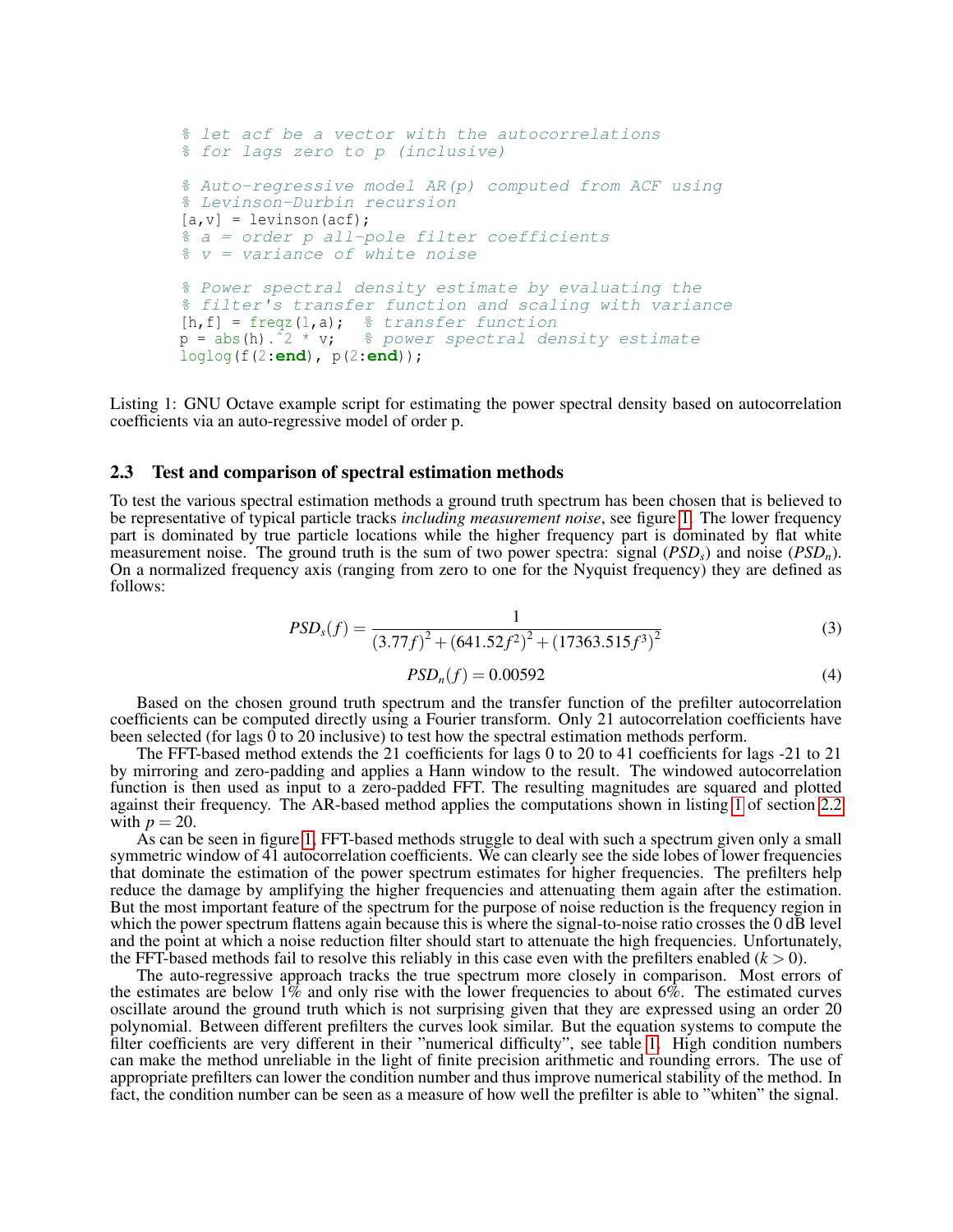

Figure 1: Power spectral density estimation method comparison for a synthetically generated case. The black curve represents the true signal spectrum. For the spectrum estimates only the errors to the ground truth are shown. *k* refers to the prefilter order with  $k = 0$  meaning no prefilter.

<span id="page-3-3"></span><span id="page-3-2"></span>

|                                                                                                       | $V = \mathbf{U}$ | $k=1$ |  |
|-------------------------------------------------------------------------------------------------------|------------------|-------|--|
| condition number $\left[ 2.6 \cdot \overline{10^8 \quad 3.3 \cdot 10^3 \quad 8.1 \cdot 10^1} \right]$ |                  |       |  |

Table 1: Condition numbers for different prefilter orders

#### <span id="page-3-0"></span>3 Spectral estimation test on fluid simulation data

The question arises whether the black curve in figure [1](#page-3-2) for a hypothetical power spectrum is representative of measured particle motion in a fluid. Therefore, we applied our spectral estimation method on a known data set of the first data assimilation challenge [\(Sciacchitano et al.](#page-7-0) [\(2021a\)](#page-7-0)). This data set covers particle locations for 25 time steps based on a fluid simulation and simulated white measurement noise.

Figure [2](#page-4-0) shows the power spectral density estimate of the simulated particle data for the particles' z coordinates which closely matches the spectrum assumption from the previous section. In particular, we have the same slope of about -6 in the log-log plot right before the measurement noise becomes dominant and the curve flattens. We have observed this slope to be typical in these sorts of fluid experiments.

#### <span id="page-3-1"></span>4 Filtering with TrackFit

Instead of low-pass filtering by direct convolution, a filtering effect can also be achieved by posing and solving an overdetermined linear equation system in the least squares sense such as the one in equation [5:](#page-4-1)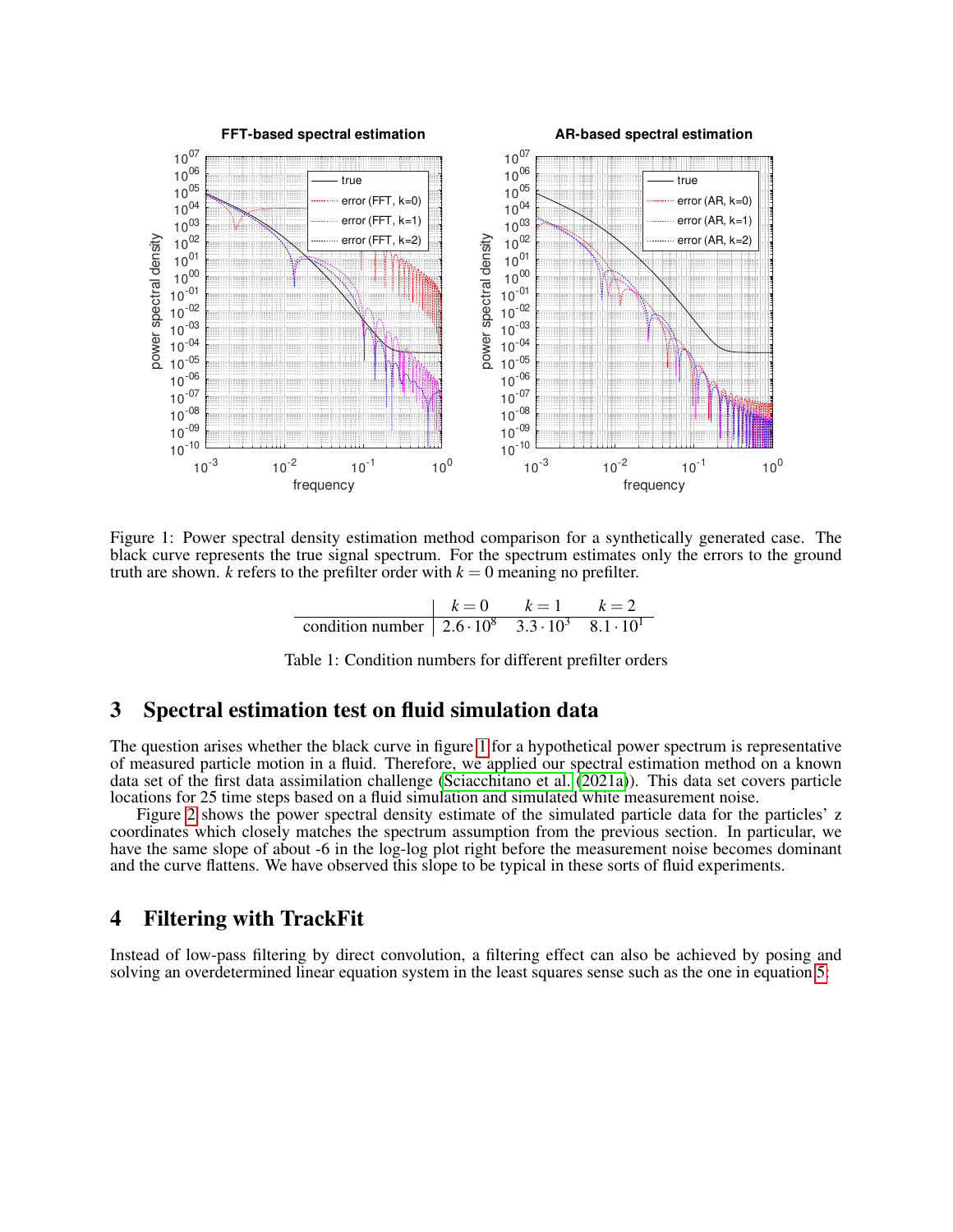

Figure 2: Power spectral density estimation of particle data of 1st DA challenge (0.160 ppp case).

<span id="page-4-1"></span><span id="page-4-0"></span> *w w w* . . . *w w* −1 1 −1 1 −1 1 . . . . . . −1 1 *s* <sup>0</sup> = *w*·*s* 0 (5)

Here, *s* refers to the raw unfiltered signal, *s'* refers to the filtered signal that needs to be solved for and *w* is a scalar weighting factor for the identity portion of the equation system. The lower part of the equation system sets finite differences of the first order to zero. Higher order differences can also be used.

This approach sidesteps the problem of missing samples at the signal's beginning and end and is thus easily applicable without special treatment at the borders.

Solving this kind of equation system has the effect of a low-pass filter where the weight *w* controls the cutoff frequency and the finite difference order controls the steepness of the low-pass filter's transition band. The choice for *w* given a finite difference order *k* and a normalized cutoff frequency  $f_{cutoff}$  between 0 and 1 roughly follows the following relation:

$$
w \approx (\pi \cdot f_{cutoff})^k \tag{6}
$$

This filtering approach can be modified so that instead of solving for a filtered signal we solve for scale factors for a set of smooth and compact basis functions for the purpose of interpolation. With the cubic B-spline base function as basis

$$
\beta_3(x) = \begin{cases} \frac{2}{3} - x^2 \left( 1 - \frac{1}{2} |x| \right) & \text{for } 0 < = |x| < 1\\ \frac{1}{6} \left( 2 - |x| \right)^3 & \text{for } 1 < = |x| < 2\\ 0 & \text{for } 2 < = |x| \end{cases}
$$
(7)

which evaluates to  $\frac{1}{6}$ ,  $\frac{4}{6}$  $\frac{4}{6}$  and  $\frac{1}{6}$  at points -1, 0 and 1 and the use of third order finite differences of the B-spline coefficients which correspond to the actual third order derivative at the midpoints of the B-spline curve between two neighboring knots, the modified equation system looks as follows: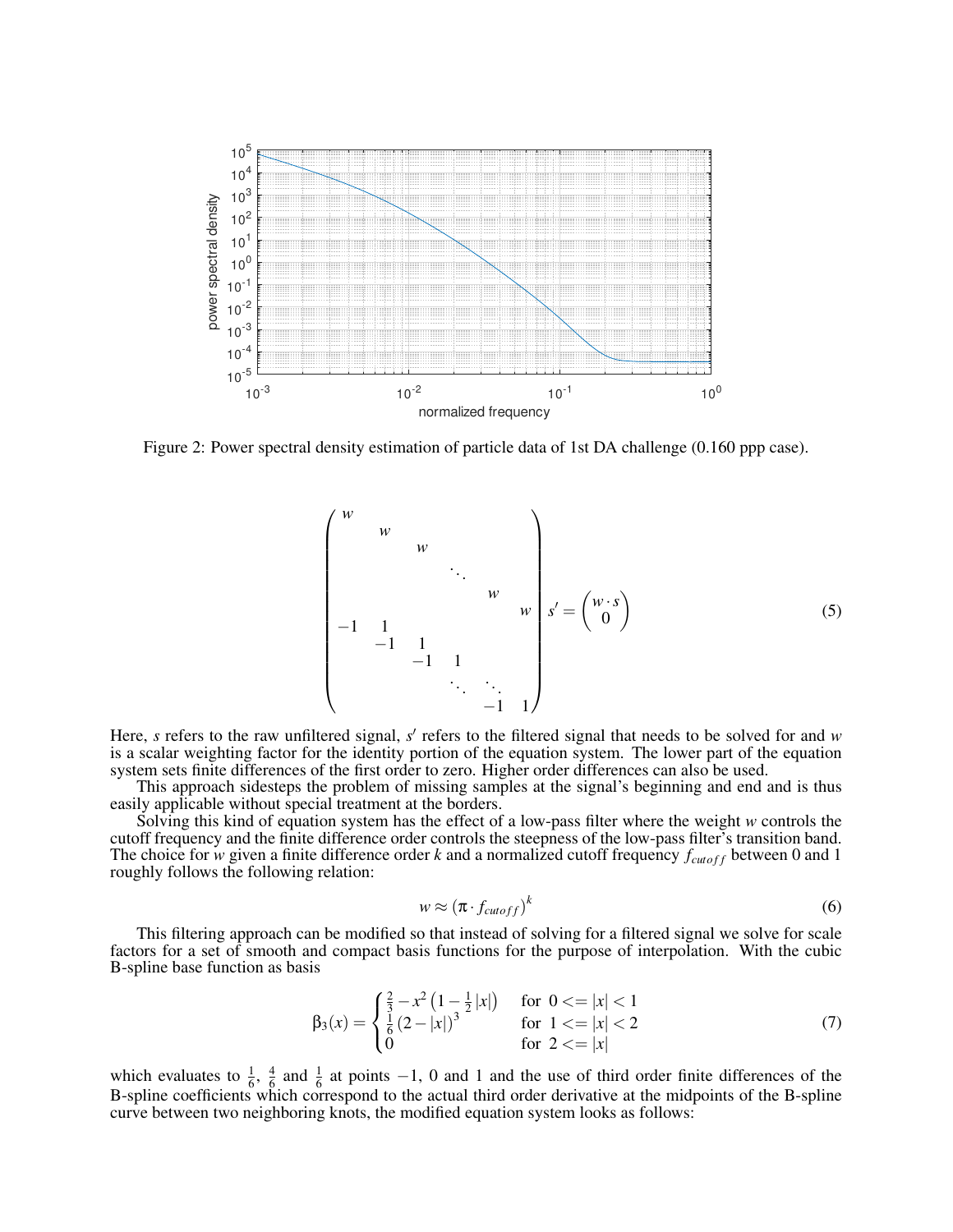1*w* 4*w* 1*w* 1*w* 4*w* 1*w* 1*w* 4*w* 1*w* . . . . . . . . . 1*w* 4*w* 1*w* 1*w* 4*w* 1*w* −1 3 −3 1 −1 3 −3 1 −1 3 −3 1 . . . . . . . . . . . . −1 3 −3 1 *c* = 6*w*·*s* 0 (8)

Here, the solution *c* is a set of scale factors which control the contribution of the various shifted B-spline base functions to the trajectory. Given a signal *s* with *n* samples,  $n+2$  scaling coefficients will be computed to cover every interval with four cubic base splines.

The choice of regularizing with the third order derivative is motivated by the slope of estimated frequency spectra of position-over-time signals in simulations as well as real STB experiments. A derivative order of *k* will approximate the response of the ideal Wiener filter for a signal slope of −2*k* in a log-log plot right before the power spectral density curve starts to flatten.

Using this modification a continuous curve is reconstructed instead of a discrete signal. Thus, the curve can be evaluated at any point in time including its temporal derivatives for velocity and acceleration.



#### <span id="page-5-0"></span>5 Analysis and Comparison

<span id="page-5-1"></span>Figure 3: Comparison of ideal filter gain with Savitzky-Golay (window size *n* and polynomial order *k*) filters and TrackFit (cutoff frequency parameter *w*).

Based on the assumed ground truth spectrum that is the sum of the true signal and white noise the ideal filter transfer can be determined according to equation [1](#page-0-0) and compared to the response of the real filter realizations of the Savitzky-Golay filter and TrackFit, see figure [3.](#page-5-1) For the Savitzky-Golay filter the window lengths *n* were selected for polynomial order  $k = 3$  and  $k = 4$  so that the filter's response would approximate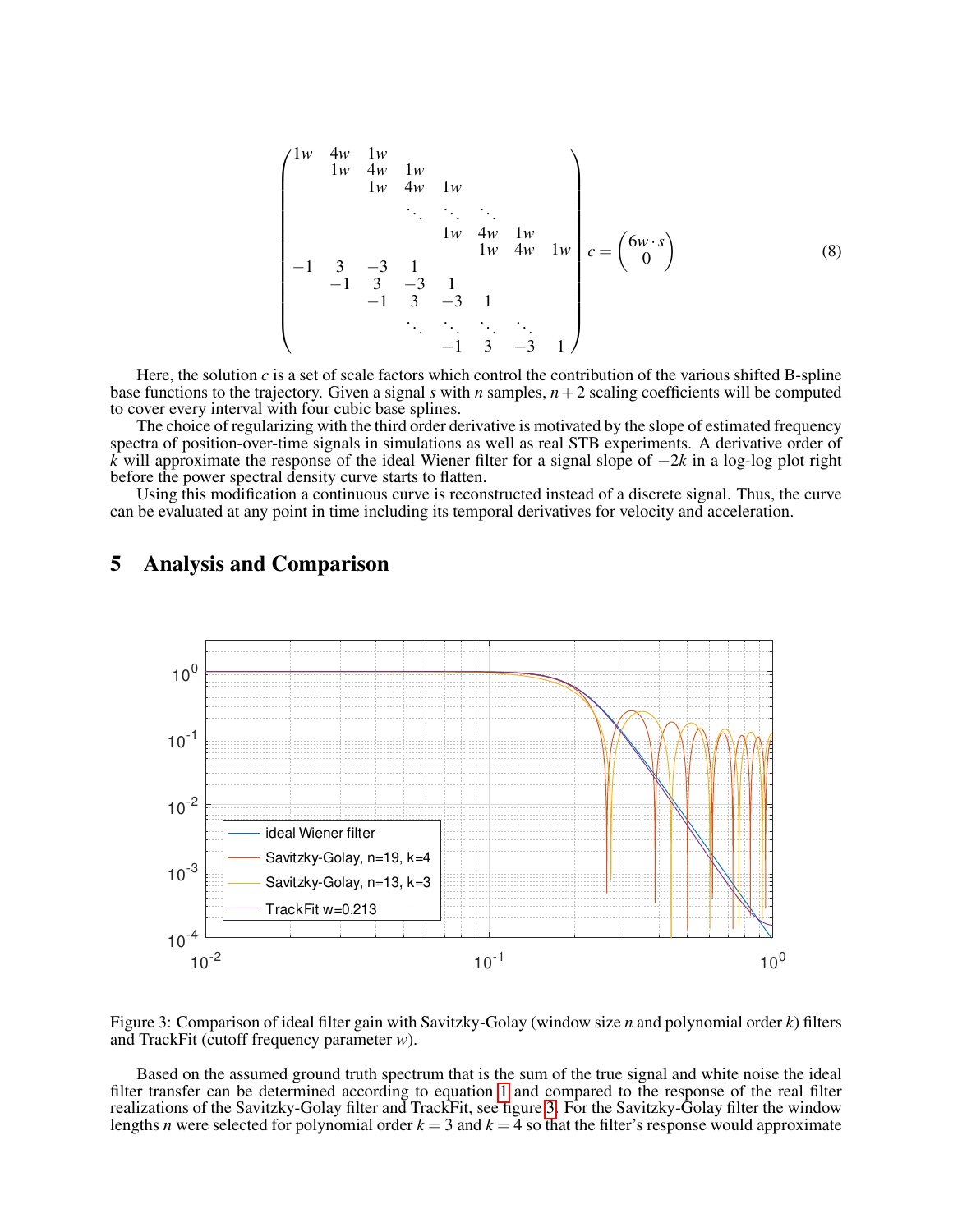the ideal filter response. But these filters tend to have a poor suppression of high frequencies which would retain more of the measurement noise than necessary. The TrackFit approximates the ideal Wiener filter very well for this type of spectrum. It retains the necessary low frequency information and rejects the high frequency measurement noise just as the Wiener filter would.

#### 6 Uncertainty Estimation

Each B-spline coefficient computed with TrackFit for a particle trajectory can be represented as a weighted sum of the raw particle location data with the help of the equation system's pseudo-inverse. In addition, each derived quantity from the B-spline curve (such as location, velocity or acceleration) is also a weighted sum of the B-spline coefficients. The concatenation of two linear mappings is itself linear. Therefore, any of these derived quantities can be written as a weighted sum of the raw unfiltered particle location data, for example, the velocity of a particular particle at time instant *t* based on the noisy particle location samples *s<sup>j</sup>* :

$$
v(t) = \sum_{j} \alpha_{j}(t) \cdot s_{j} \tag{9}
$$

Under the assumption of uncorrelated white measurement noise with a power level  $\sigma_{le}^2$  that can be extracted from the flat high frequency portion of the power spectral density estimates, it is possible to perform Gaussian error propagation. Assuming the variance of the location error in  $s_j$  is estimated to be  $\sigma_{le}^2$ then the variance of the error of velocity  $\sigma_{ve}^2$  can be written as

$$
\sigma_{ve}^2(t) = \sigma_{le}^2 \sum_j \alpha_j^2(t)
$$
\n(10)

This gives us uncertainty estimates of any quantity based on the spectral power density estimates of the measurement data and the noise reduction/interpolation approach which effectively controls the  $\alpha$  scale factors that weight each individual particle location measurement.

## <span id="page-6-2"></span>7 Summary and Conclusion

In this work we have presented a method to perform spectral analyses on possibly short particle trajectories which is tailored to strong low frequency content and fast decay using a compensating prefilter. The resulting spectral information allows approaching the ideal noise reduction filter.

Further, the benefits of TrackFit [\(Gesemann et al.](#page-6-0) [\(2016\)](#page-6-0)) have been highlighted. Specifically, it performs a joint noise reduction approximating the ideal Wiener filter with an interpolation that offers consistent temporal derivatives for velocity and acceleration.

In addition, it was shown how Gaussian error propagation can be applied based on the estimated level of the measurement noise floor from the spectra and the filtering coefficients  $\alpha$ .

We have applied these methods in various experiments as well as both the first LPT challenge [\(Sciacchi](#page-7-1)[tano et al.](#page-7-1)  $(20\hat{2}1b)$  and the first DA challenge [\(Sciacchitano et al.](#page-7-0)  $(2021a)$ ) with good results.

## Acknowledgements

The project leading to this contribution has received funding in the frame of the project HOMER from the European Union's Horizon 2020 research and innovation program under grant agreement No. 769237.

#### References

- <span id="page-6-0"></span>Gesemann S, Huhn F, Schanz D, and Schröder A (2016) From noisy particle tracks to velocity, acceleration and pressure fields using b-splines and penalties. in *18th international symposium on applications of laser and imaging techniques to fluid mechanics, Lisbon, Portugal*. pages 4–7
- <span id="page-6-1"></span>Savitzky A and Golay MJE (1964) Smoothing and differentiation of data by simplified least squares procedures.. *Analytical Chemistry* 36:1627–1639